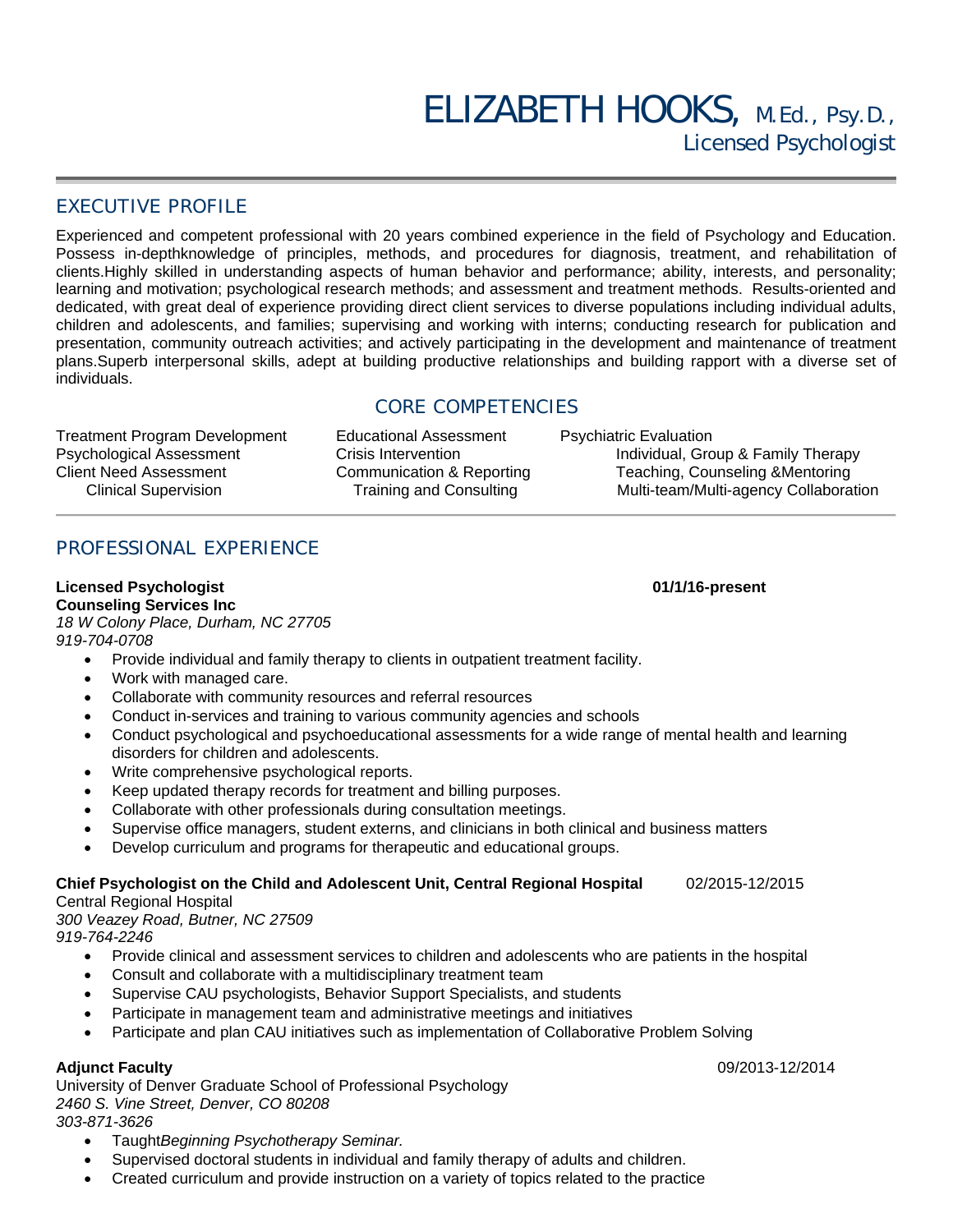of psychotherapy.

Provided support to students in ethical, legal, and professional decision-making.

#### **Licensed Psychologist, Clinical Director and Owner**02/2012-present

Round Table Psychological and Educational Services Dr. Elizabeth Hooks, PLLC, Private Practice www.roundtablepsychology.com *2121 South Oneida St., Suite 540, Denver, CO 80224 303-709-9629* 

- Provide individual and family therapy to clients in outpatient treatment facility.
- Work with managed care.
- Collaborate with community resources and referral resources
- Conduct in-services and training to various community agencies and schools
- Conduct psychological and psychoeducational assessments for a wide range of mental health and learning disorders for children and adolescents.
- Write comprehensive psychological reports.
- Keep updated therapy records for treatment and billing purposes.
- Collaborate with other professionals during consultation meetings.
- Supervise office managers, student externs, and clinicians in both clinical and business matters
- Develop curriculum and programs for therapeutic and educational groups.

#### **Clinical Supervisor** 12/2011-12/2014

University of Denver Graduate School of Professional Psychology *2460 S. Vine Street, Denver, CO 80208* 

*303-871-3626* 

- Provided clinical supervision to doctoral students in individual and family therapy
- Provided in-services and training on specific topics related to diagnosis and assessment
- Reviewed written reports and clinical notes of supervisees
- Collaborated with university staff to assess student development and provide appropriate training

#### **Licensed Psychologist**

Legacy Comprehensive Counseling and Consulting3/2011-9/2012 *19751 East Mainstreet,Suite 215, Parker, CO 80138 303-841-4005*

- Provided individual and family therapy to clients in outpatient treatment facility.
- Conducted psychological and psychoeducational assessments for a wide range of mental health and learning disorders for children and adolescents.
- Wrote comprehensive psychological reports.
- Supervised doctoral students and master's level clinicians
- Kept updated therapy records for treatment and billing purposes.
- Collaborated with other professionals during consultation meetings.
- Worked cooperatively with a multidisciplinary team.

#### **Postdoctoral Fellow, Residential and Day Program 8/2010 – 1/2011 1/2011**

Allendale Association

*P.O. Box 1088, Lake Villa, IL 60046 847-245-6242* 

- Provided individual and family therapy to clients in residential and day treatment programs and participate in clinical consultations as needed.
- Provided group therapy to adolescents in inpatient and outpatient treatment.
- Collaborated with various multi-disciplinary teams while leading weekly groups for residential and day treatment clients.
	- Wrote Medicaid billings and periodic therapy reports and attend staffings and treatment team meetings regularly

#### **Psychology Intern**, **Child &Adolescent Focus 9/**2009 – 8/2010

Dorthea Dix Hospital

*820 South Boylan Avenue, Raleigh, NC 27699-3601 919-733-5344*

- Offered individual and family therapy to patients in the child outpatient clinic and adolescent inpatient facility.
- Worked with mental health providers to determine diagnosis and treatment of patients and conducted

psychological assessments, completed reports, and communicated findings with parents and other professionals.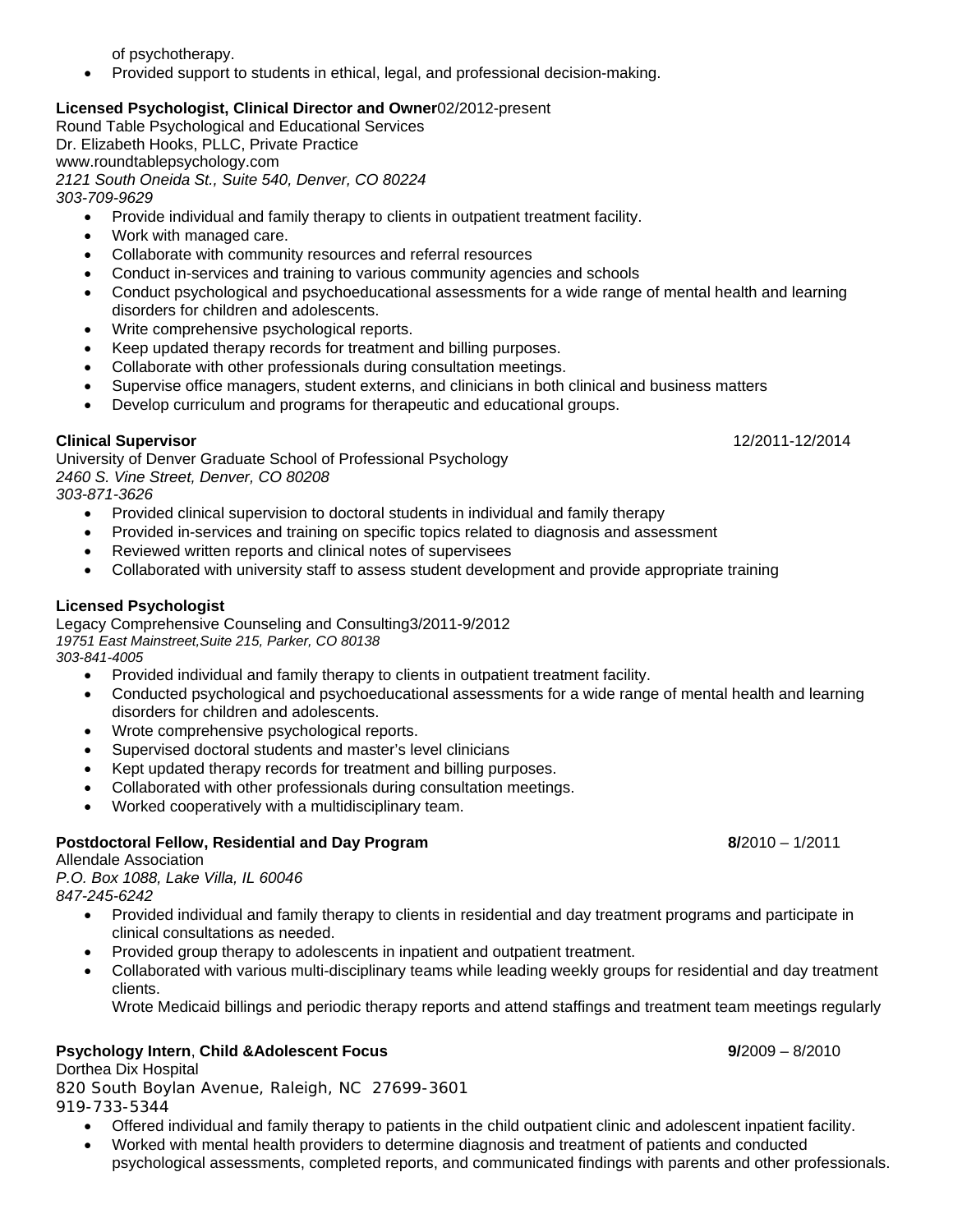- Conducted child and parent diagnostics to present at case conferences and provided case management services.
- Led weekly groups for adults with severe and persistent mental illness in residential care; and provided individual therapy to adults in long-term inpatient care.
- Supervised and directed psychology externs, undergoing 6 hours of group and individual supervision weekly.
- Maintained skills, knowledge and training by attending weekly case conferences, seminars, and didactics.

#### **Student Therapist** 9/2006–8/2009

ProfessionalPsychologyCenter, University of Denver, *2460 S. Vine Street, Denver, CO 80208 303-871-3626* 

- Provided individual therapy to adults with mental health issues, including adults undergoing depression and anxiety.
- Performed child therapy sessions including the use of play therapy techniques while providing family therapy to families requiring services in an outpatient setting.
- Completed weekly supervision for all cases and provided case management for clients.

#### **Psychologist Extern 8/**2008–8/2009

Denver Children's Home

*1501 Albion Street, Denver, Colorado 80220 303-399-4890* 

- Completed externship with supervised clinical exposure, providing individual therapy to adolescents in a day treatment program setting.
- Participated in clinical functions and family sessions with a co-therapist while conducting psychodiagnostic testing on residential and outpatient clients.
- Prepared various psychological reports and communicated findings with parents and other concerned professionals; also wrote monthly treatment plans and maintained clinical records.
- Communicated and collaborated with other members of the clinical team regarding individual client needs.
- Participatedactively in weekly team meetings, seminars, group supervision, and individual supervision to ensure skills competency and follow-through.

**Group Leader 9/**2007–5/2008 The Kempe Center *Anschutz Medical Campus, 13123 E 16th Ave., B390, Aurora, CO 80045 303-864-5250* 

- Participatedactively in weekly team meetings, seminars, group supervision, and individual supervision to ensure skills competency and follow-through.
- Co-led a therapeutic skills group for abused and neglected 9 to 11 year-old children who were placed in foster and kinship care.
- Attended weekly supervision and case conference meetings.
- $\bullet$

## **Child and Family Clinician Extern 6/**2007–8/2008

Mental Health Center of Denver *1405 Federal Boulevard Denver, CO 80204 303-825-4212* 

- Worked as therapist at the MHCD Child and FamilyCenter, offering individual therapy to children and adolescents including family therapy to children and their families.
- Provided case management services to clients as needed while developing treatment plans and coordinating clients' use of other MHCD programs and outside community resources.
- Communicated with psychiatrists regarding clients' medication needs; collaborated with families, school personnel, and other significant figures in the client's life to ensure continuity of care; and maintained clinical records.
- Participated in weekly team meetings, case conferences, and supervisory sessions.

#### **Assessment Extern6/**2007–8/2008

Mental Health Center of Denver *4141 E Dickenson Place, Denver, CO 80222 303-504-6500* 

- Worked as an evaluator on the MHCD assessment team with duties including psychological evaluations on children, adolescents, and adults addressing a wide range of referral questions.
- Administered, scored, and interpreted a variety of psychodiagnostic tests; wrote integrated psychological reports; and conducted therapeutic assessments.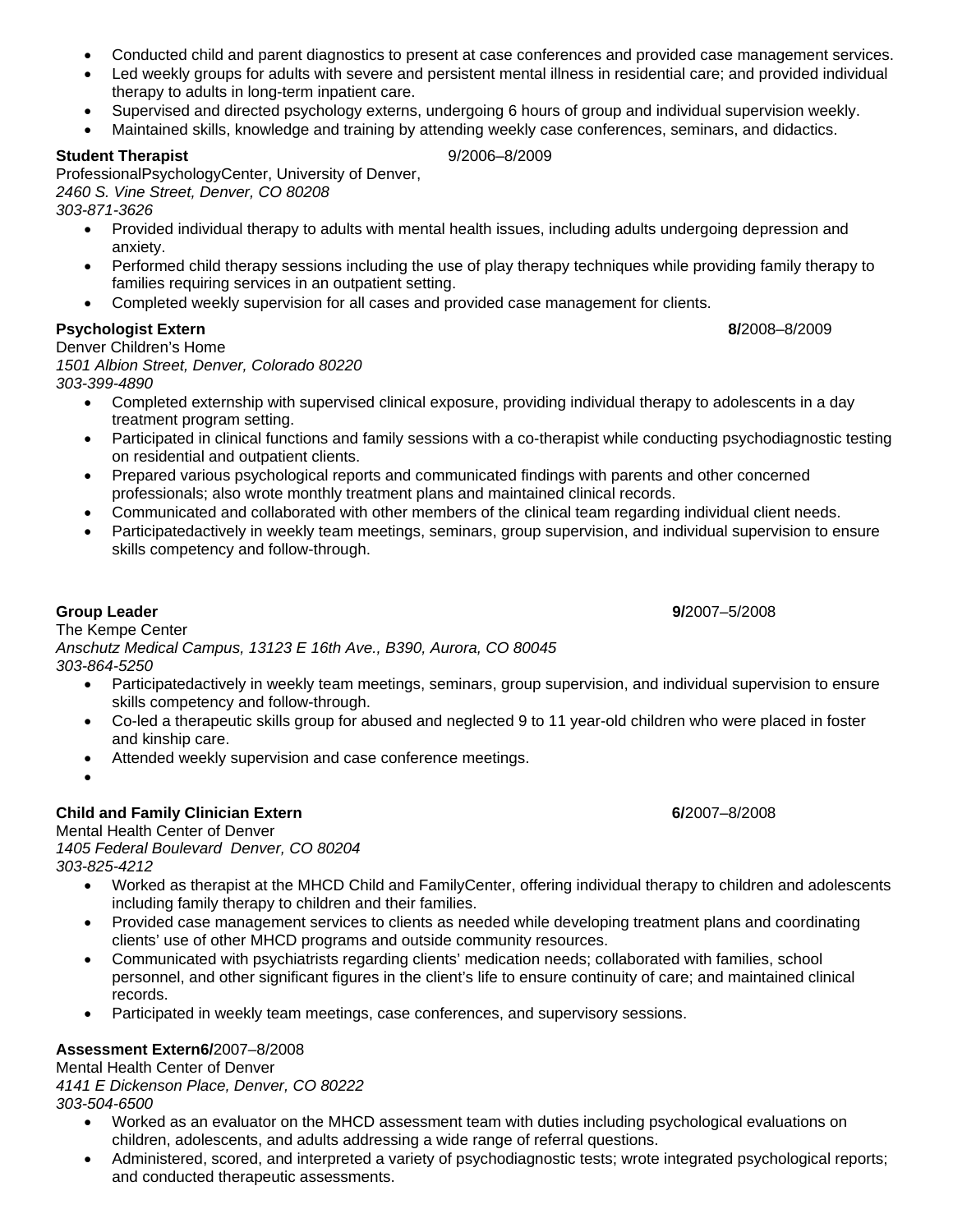- Composed therapeutic letters to clients; communicated findings to clients and families; and collaborated with clients to create appropriate interventions based on assessment data.
- Attended weekly supervision and educational meetings.

#### **Psychologist Extern 6/**2006–6/2007

Denison Montessori School *1821 S Yates St, Denver, CO 80219 303-934-7805* 

- Conducted individual and group therapy sessions with children from ages 3 to 12, providing social skills training to small groups of children.
- Collaborated and consulted with parents and families including teachers to provide classroom interventions and with outside service providers in order to meet child and family needs.
- Monitored and assessed children on a variety of standardized and non-standardized measures, including the WISC-IV and WJ-III.
- Wrote psychological reports and communicated these to concerned parties; participated in IEP meetings.

## **Literacy Coach6/**2006–7/2007

Denison Montessori School

*1821 S Yates St, Denver, CO 80219* 

*303-934-7805* 

- Served as the Chairperson of the Invention Team, working with other professionals to create strategies and interventions to meet needs of children struggling in the regular classroom.
- Conducted professional development activities centered on best practices in reading and writing instruction.
- Coordinated with teachers to use progress monitoring to understand needs and development of the students.
- Coordinated enrichment activities for gifted and talented students.
- Modeled reading and writing lessons in the classroom while working with small groups of children to develop literacy skills.
- Collaborated with teachers to implement effective literacy instruction within the classroom and trained teachers to use the Developmental Reading Assessment 2 (DRA-2) and informal running records to monitor student progress and create effective reading instruction.

## **Reading Specialist** 2005–2006

Lincoln Elementary, *Denver, CO* 

- Acted as the Chairperson of the Child Study Team responsible for developing interventions and strategies for students with academic and behavioral difficulty.
- Collaborated and consulted with classroom teachers to help struggling readers meet grade level standards through the establishment of best practices.
- Created programs to meet diverse literacy goals for a variety of children and conducted professional developments on teaching reading and building oral language skills in children.
- Performed a variety of formal and informal assessments in order to analyze specific reading strengths and weaknesses.

## **Third Grade Teacher** 2004–2005

Fairview Elementary, *Denver, CO* 

- Taught multiple subjects and utilized a variety of formal and informal assessments to determine individual learning needs of each student.
- Planned instruction to meet the linguistic, educational, and emotional needs for a culturally diverse classroom based upon assessment results
- Collaborated with professionals from the "I Have a Dream," an organization that adopted the students in the class.
- Conducted home visits and conferences in order to build mutual respect and trust with students and families.

## **Third Grade Teacher** 2002–2004

Independence Elementary, *Rock Hill, SC*

- Taught an inclusion classroom composed of children in special education (half) and regular education (other half).
- Developed an effective co-teaching model with the resource teacher and planned multi-level differentiated instruction targeting multiple intelligences to meet the diverse learning needs of all of the students.
- Applied a variety of formal and informal assessments to determine individual learning needs of each student while developing multiple instructional units and lesson plans to target third grade learning objectives.
- Served as the Local Education Agency Representative during IEP meetings and acted as liaison between special education and regular education programs.
- Participated in a Technology Initiative that consisted of professional development and training in implementing technology in the classroom; also conducted staff development in instructional technology.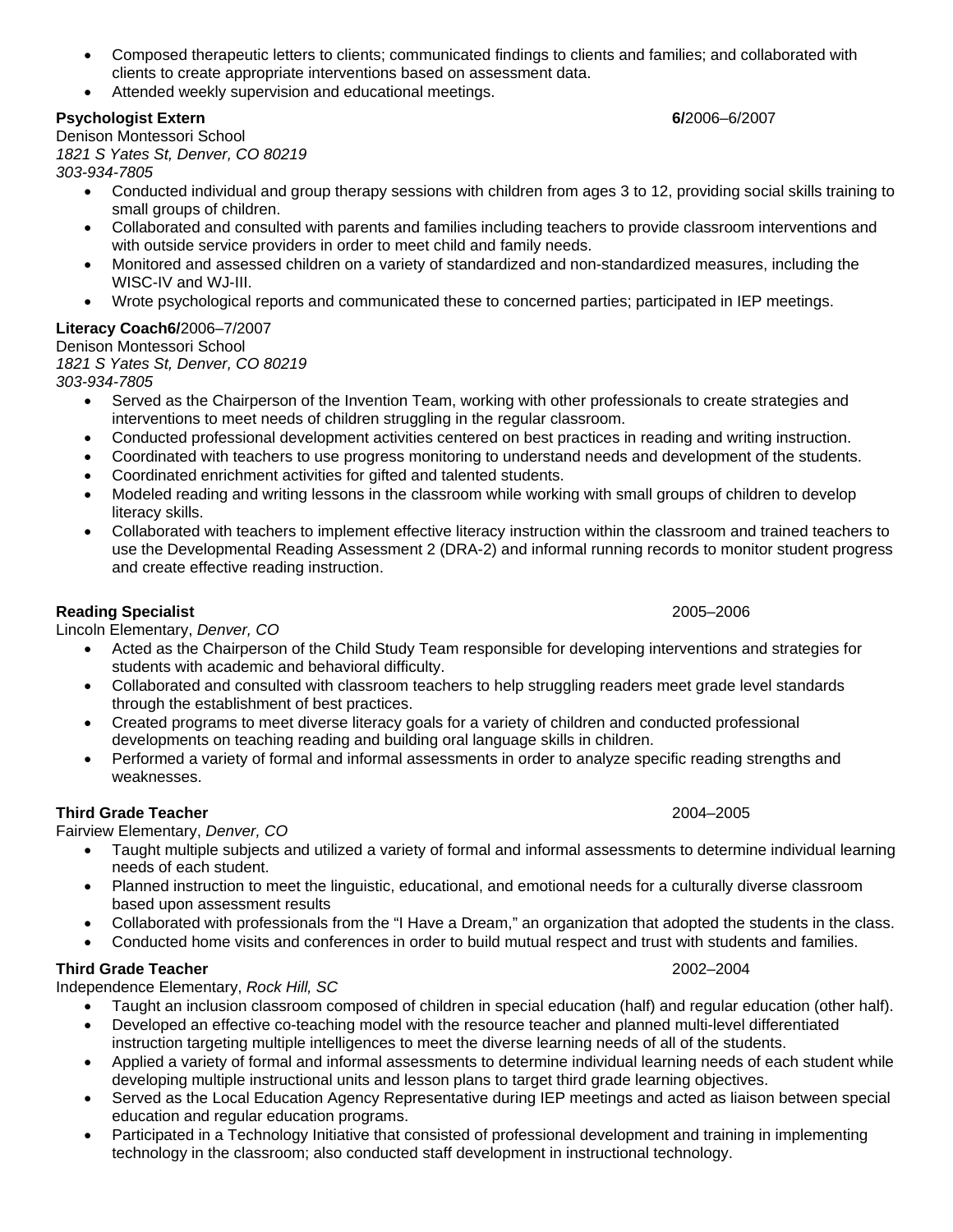# **Special Education Teacher (K-5)**1998–2002

Independence Elementary, *Rock Hill, SC*

- Instructed children with a variety of disabilities; provided support for classroom teachers; and assisted them in modifying instruction to fit the needs of special education students.
- Worked with parents and other school personnel to write Individual Education Plans for students who qualified for special services.
- Coordinated services between the school and the local mental health agency including the School Wide Assistance Team (SIT) that helped identify children with a variety of learning and/or behavior problems and provide appropriate services.
- Conducted educational evaluations using standardized measures in order to determine student eligibility for special services and to inform instructional plans.

## **Graduate Assistant for Babies Can't Wait** 1997–1998

University of Georgia, *Athens, GA* 

- Offered services in a clinic for pre-school children with developmental delays, providing instruction, family education plans and a variety of assessments.
- Conducted screenings for pre-school children to detect developmental delays while facilitating marketing and planning of related statewide conferences.

#### **Administrator 1997**

YMCA CampThunderbird, *Lake Wylie, SC*

- Supervised and provided leadership for twenty-five counselors in a residential camp, providing staff training in teamwork and child development issues.
- Planned a variety of activities for 7–12-year-old girls that resulted in the promotion of emotional growth and strengthened self-esteem.
- Acted as liaison between the parents and the camp by providing parents with information and updates about the progress of their child.

#### **2nd Grade Teacher** 1996–1997

Ashley Park Elementary, *Charlotte, NC*

- Planned, supervised, and implemented instruction based on state standards and school guidelines with focus on the needs of individual children including their interests, disabilities, special talents, and pace of learning while demonstrating sensitivity to the diverse cultural and socio-economic student population.
- Designed and implemented activities to enhance the healthy emotional, social, intellectual, and physical development of each child.

# EDUCATION & QUALIFICATIONS

**Doctorate of Psychology**, University of Denver, 2010 *2199 S University Blvd, Denver, CO 80201 303-871-2000* 

**Masters in Education – Early Childhood Special Education**, University of Georgia,2001 *Holmes/Hunter Academic Bldg., Athens, GA 30602-6113 706-542-1625* 

**Bachelor of Arts in Elementary Education**, University of North Carolina, 1996 *UNC-Chapel Hill, Suite 3100, SASB North; CB#2100, Chapel Hill, NC 27599 919-962-3954* 

# LICENSES & CERTIFICATES

- Licensed Psychologist, North Carolina Psychology Board #4721
- Licensed Psychologist, Colorado Department of Regulatory Agency #3688
- Professional Teaching License in Elementary Education, Special Education, and Early Childhood Education, South Carolina Department of Education
- Professional Teaching License in Elementary Education, Special Education, and Early Childhood Education, Colorado Department of Education
- Special Education Specialist, Colorado Department of Education
- Certified Literacy Coach, Denver Public Schools
- Certified A-DOS (Autism Diagnostic Observation Survey) Administrator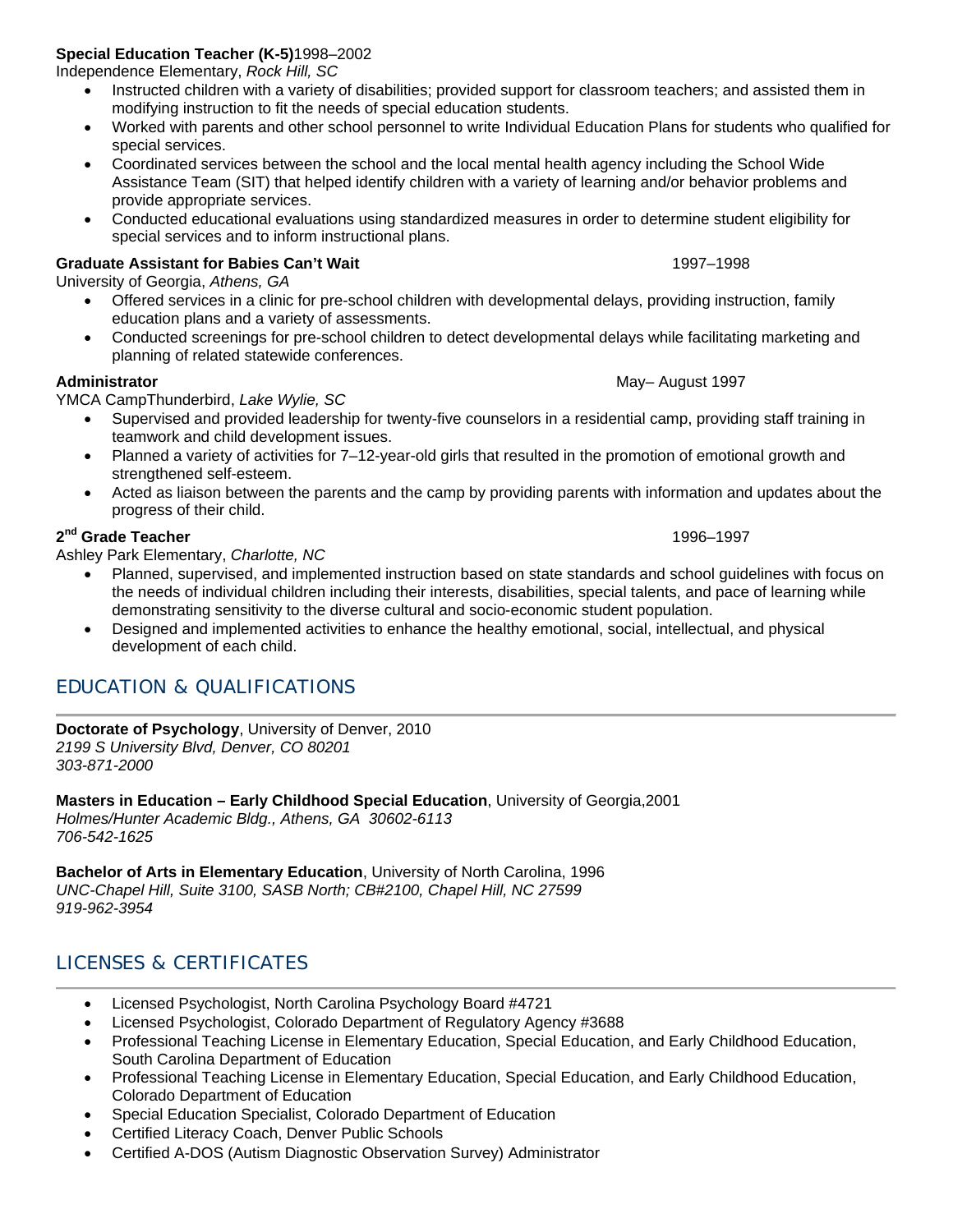# PROJECTS

#### **Doctoral Paper, 2010**

Primary Preventions: Promoting Positive Development in Elementary Classrooms University of Denver, Denver, CO / Chair: Shelly Smith-Acuna, PhD.

*Paper Description: The aim of the paper is to use current research from positive psychology, developmentally appropriate practice, and systemic perspectives to create a strength-based curriculum that can be implemented in elementary classrooms (grades 1-3). The program objectives will be to promote positive development and increase resiliency in students. A primary aim is to generate activities that can be easily integrated with grade-level academic standards and can be implemented in the classrooms without compromising academic accountability.* 

#### **Research Assistant, 2004**

The Children's Hospital, Denver, CO / Principal Investigator: Robin Gabriels, Psy.D.

*Study Description: The overall aims of this NIH-funded study are to: 1. Investigate the frequency/severity of repetitive behaviors in children with autism compared to age/ IQ matched controls; 2. Determine how the expression of repetitive behaviors differs across environments; 3. Evaluate the functional impact of the frequency and severity of the repetitive behaviors on individuals with autism compared to a matched control group.* 

#### **Master's Thesis, 2001**

Teaching Words in Context vs. Isolation: A Comparison of the Effects of Different Reading Interventions on Word Recognition on Students with Dyslexia

University of Georgia & IndependenceElementary School / Advisor: Cindy Vail, Ph.D.

*Study Description: This study examined whether it is more beneficial to teach children with learning disabilities to read with the help of context cues or to focus specifically on the orthographic features by teaching in isolation. An additional aim was to see how learning was transferred from one condition to the other.* 

#### **Research Assistant, 1996**

University of North Carolina-Chapel Hill / Primary Investigator: Catherine Hammond, Ph.D.

*Study Description: The study investigated different aspects of language development in children 2–5 years old.*